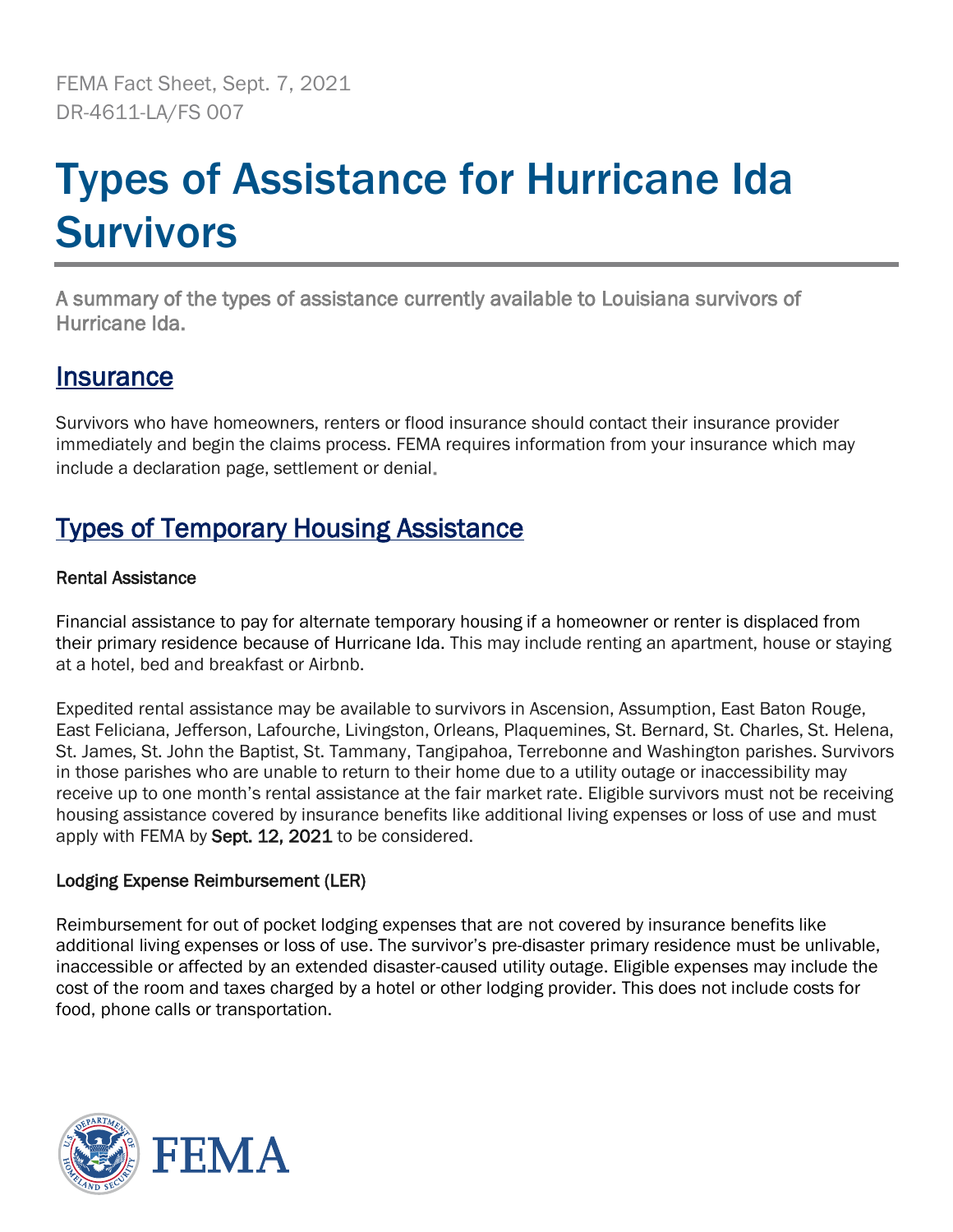LER is limited to reimbursement and is not provided in advance or in the form of direct payment to a hotel or motel. The costs must have also been incurred on or after Aug. 26, 2021. Survivors can upload their receipts to their [DisasterAssistance.gov](http://www.disasterassistance.gov/) account.

## Transitional Sheltering Assistance (TSA)

Assistance that allows eligible survivors who are unable to live in their primary home to stay temporarily in short-term lodging at a participating hotel or motel, which FEMA pays for directly. Survivors may not request TSA. Those who are eligible will be contacted by FEMA about their eligibility.

TSA-eligible applicants must find and book their own hotel rooms. The list of participating hotels will be posted on [DisasterAssistance.gov, u](http://www.disasterassistance.gov/)nder the link [Transitional Sheltering Assistance Program.](http://www.femaevachotels.com/)

TSA-approved hotels are limited to the states of: Louisiana, Alabama, Arkansas, Georgia, Florida, Mississippi, New Mexico, Oklahoma, Tennessee, and Texas.

## Home Repair Assistance

Financial assistance to help with uninsured or underinsured home repairs to an owner-occupied primary residence. Types of repairs can include structural parts of a home (e.g., foundation, outside walls, roof) or windows, doors, floors, walls, ceilings and cabinetry. It may also include repair utility systems such as electrical, plumbing and gas systems. Assistance is limited to the basic needs to make the home safe, sanitary and functional.

## Additional Types of Assistance

## Other Needs Assistance (ONA)

Financial assistance for other uninsured or underinsured disaster-caused expenses and serious needs such as medical, funeral, childcare, moving and storage expenses or other essential items purchased as a result of the disaster such as generators and chainsaws.

For this disaster only, survivors whose primary home is in one of the 25 designated parishes, may be eligible to receive reimbursement for the purchase or rental of a generator up to \$800. The generator must have been purchased between Aug. 26, 2021 and Sept. 25, 2021. Additionally, the reimbursement amount for the purchase or rental of a chainsaw is up to \$250 for this disaster.

For survivors who do not qualify for a loan from the Small Business Administration, assistance may be available to cover losses for essential personal property or transportation.

## Critical Needs Assistance (CNA)

Critical Needs Assistance is provided to eligible survivors who have immediate or critical needs because they are displaced from their home or survivors who are in their home but identified a critical need for an